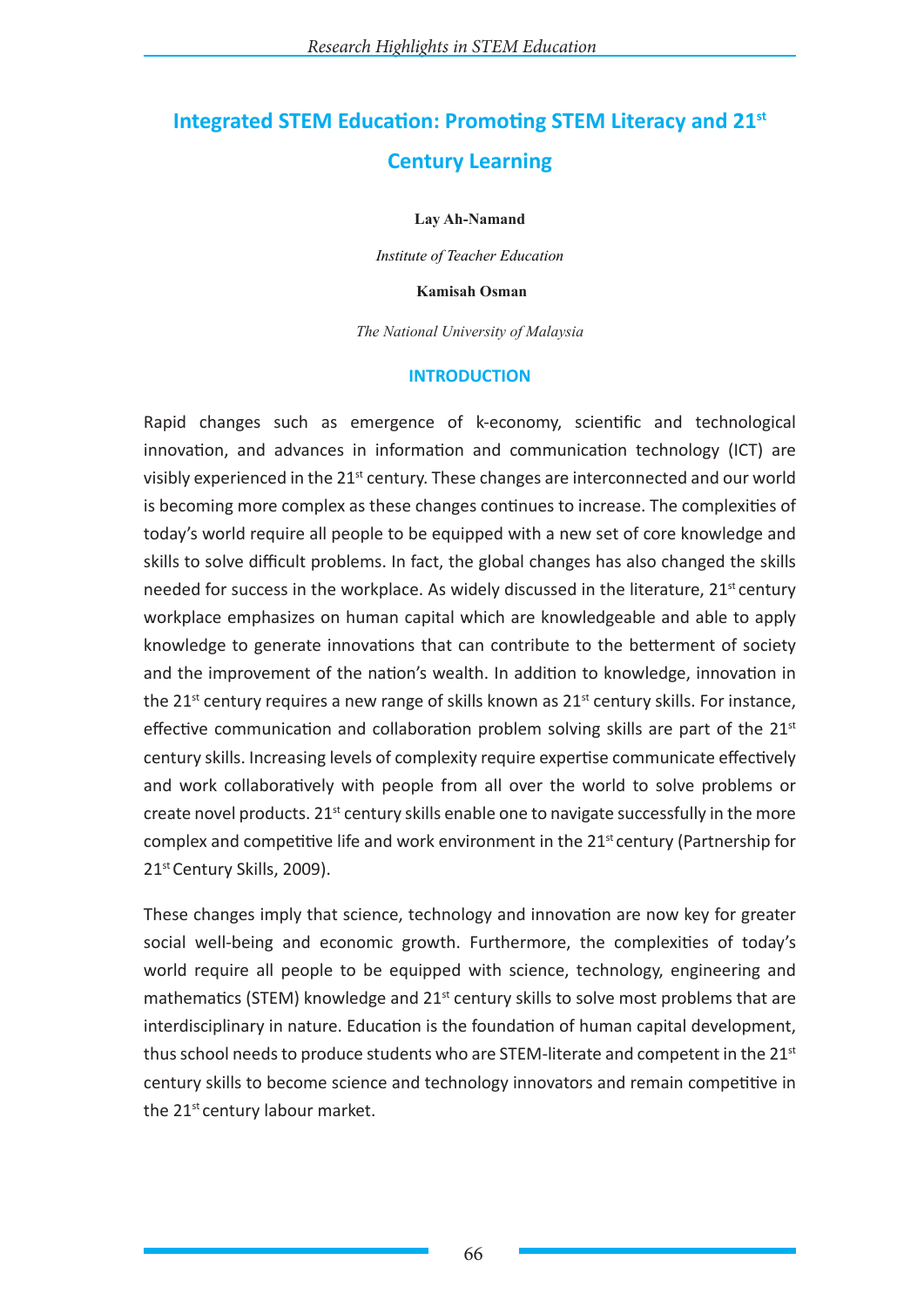This is highlighted by the CEO Forum on Education and Technology (2001) that the definition of student achievement in the  $21<sup>st</sup>$  century must be further expanded to include the  $21<sup>st</sup>$  century skills.

In the Malaysian context, the science and technology innovation has been recognized as essential engine of economic growth to strengthen Malaysia's global competitiveness as well as to propel Malaysia into an innovative nation and achieve the goals of Vision 2020. According to the Science and Technology Human Capital

Roadmap (STHCR) 2020, Malaysia requires 500000 science and technology human capital in 2020 (MOSTI, 2012). Therefore, Malaysia needs to ensure the supply of human capitals who have mastered the knowledge of STEM and  $21<sup>st</sup>$  century skills to support science and technology innovations.

In line with the current global changes as well as the national vision and mission, Malaysia has instituted the 60:40 (Science/Technical: Arts) Policy to increase the number of science-stream students. The increase in enrolment, however, should be followed by an increase in the students' STEM literacy and  $21<sup>st</sup>$  century skills. STEM literate students will be capable of identifying, applying, and integrating the STEM concept to understand complex problems and generate innovation to solve the problems (Chew, Noraini, Leong & Mohd Fadzil, 2013). STEM literacy plays an important role in human daily lives in this era since they are many issues related to science and technology. Meanwhile, the 21st century skills are needed to enable students to face challenges of work and life the 21st century (Kamisah, Shaiful Hasnan & Arba'at, 2009).

Henceforth, science education in Malaysia should be shifted to the integration of the acquisition of knowledge and inculcation of 21<sup>st</sup> century skills to ensure that students are well-equipped with knowledge, skills and values essential to the 21<sup>st</sup> century everyday life and workplaces productivity.

To contribute towards enhancing the quality of the  $21<sup>st</sup>$  century human capital, STEM education and 21st century learning have been introduced by the Ministry of Education. Since that, acronym STEM and 21st century classroom have been widely discussed among teachers. However, an understanding of STEM education and 21st century learning vary especially among science and mathematucs teachers. When hearing the term "STEM" and "21<sup>st</sup> century learning", many conjure images of classrooms equipped with ICTs or using technologies to teach STEM subjects. Others think of teaching students about technology. As a results, some schools started equipping classrooms with computers/smart boards, and began organising apps/robot/software designing courses for students. Moreover, some of teachers do not realize the interconnection of the STEM education and 21st century learning.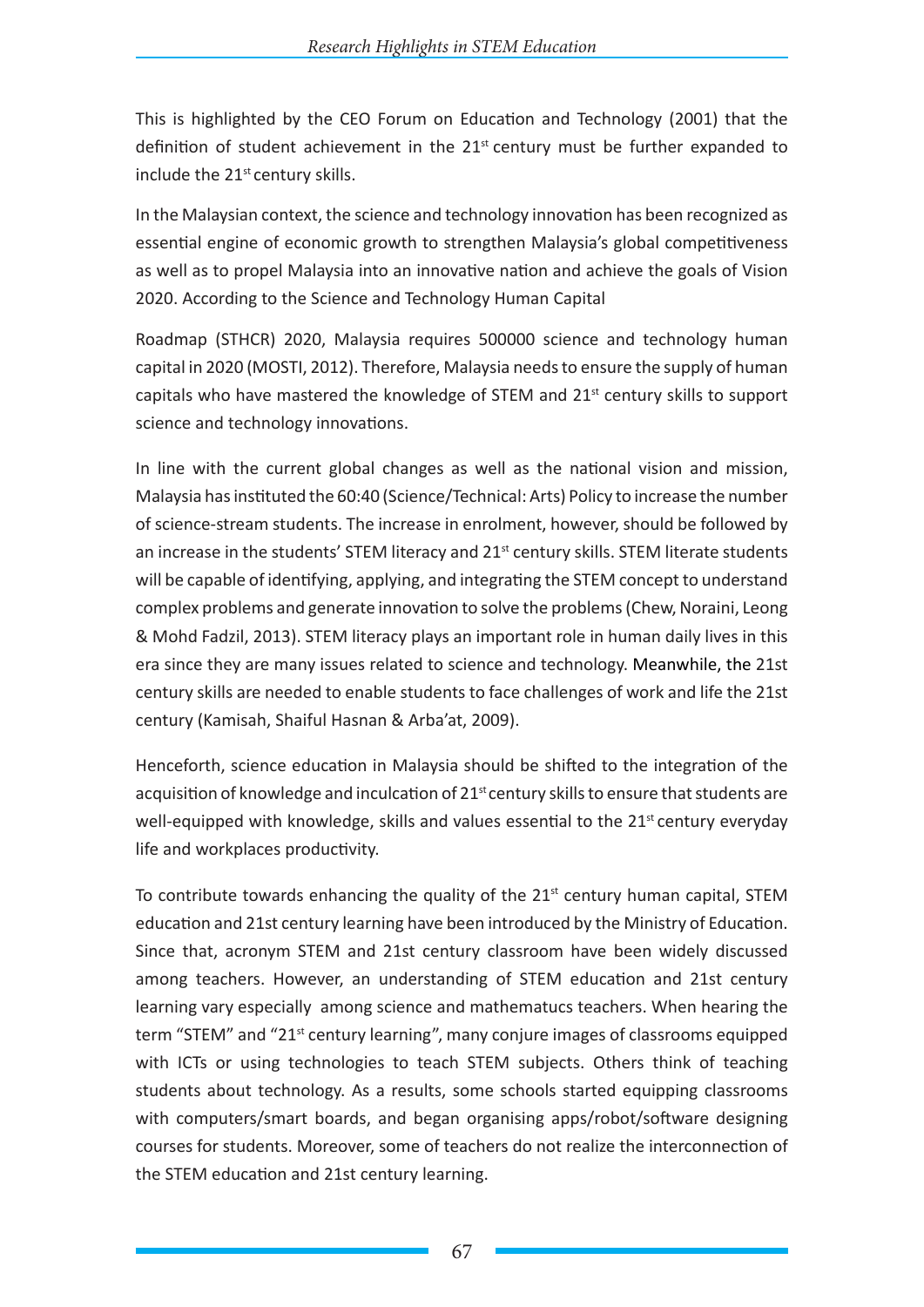Both are seen as two different approaches with different purposes. In short, teachers still pose important questions about how to move STEM education and 21st century education forward.

They struggle to provide students with meaningful STEM experiences that promote 21st century learning. 21st century learning is typically used to describe the types of competencies needed to thrive in today's complex and interconnected global landscape (Bernhardt, 2015).

The inability to understanding meaningfully both STEM education and 21st century learning seems to be the main weakness of many teachers. We believed that this might due to lack of relational understanding – a more meaningful learning. There are generally two different types of understanding: Relational understanding refers to the process of knowing both what to do and why, and instrumental understanding describe the process of knowing rules without reasons (Skemp, 1978). It is a widely-held perception and belief that teachers who understand relationally are more likely to connect new learning with previous learning. However, many Malaysian in-service teachers were taught instrumentally during short-term (one-to five-day) or one-off training courses because given such a limited time. As Orchard and Winch (2015) highlighted, teachers rely on philosophical ideas or theory to make good professional judgments in addition to subject knowledge and technical know-how. For instance, teachers must understand key educational concepts and principles that underpin various practices in order to be able to explain and justify their judgments to pupils, parents and other stakeholders. If they just understand instrumentally, they will be operating as mere technicians. Therefore, in this paper we discuss (1) the theoretical foundations of STEM education, and (2) the guiding principles STEM education that promote STEM literacy and 21st century learning. In addition, we also presents the outline of instructional activities based on the STEM guiding principles.

### **THERORETICAL FOUNDATIONS OF STEM EDUCATION**

STEM education is drawn upon two important theories in learning and education which are constructivism and constructionism. The former focuses on the role of students as builders of meanings and ideas while the latter added that the building of new ideas occur best through constructing real-world artefacts.

# **Constructivism**

Constructivist theory focuses on the role of students as knowledge builders. Among the major theories that contribute to the growth of constructivism include Piaget, Vygotsky and Bruner's theories of learning.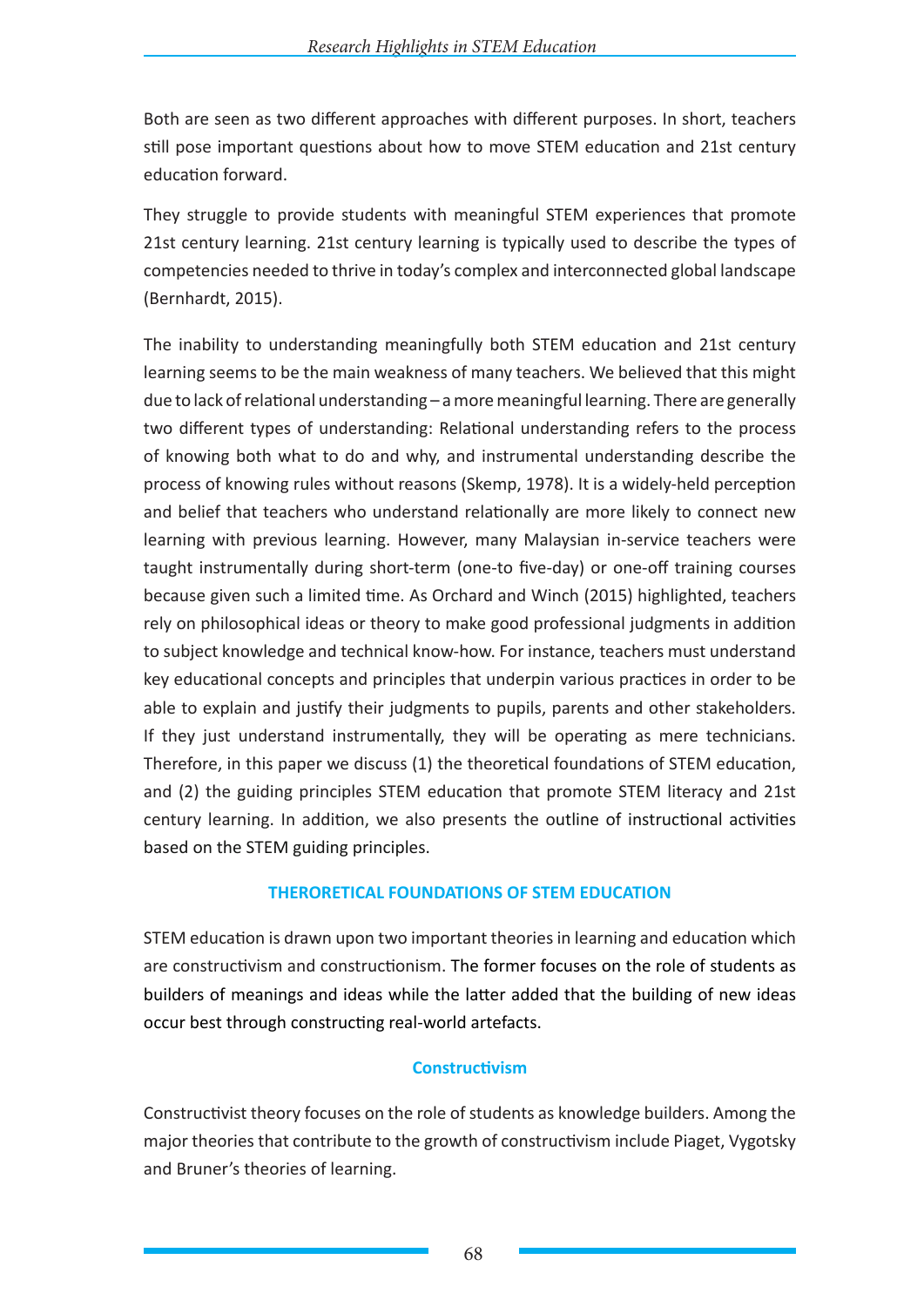Piaget's theory explains how humans organize information into the cognitive structure and explains how cognitive development occurs. According to Piaget, the new information is organized into existing cognitive structures (schemata) through two cognitive processes, namely assimilation and accommodation. Piaget (1970) asserted that assimilation does not occur without accommodation and vice versa. In other words, assimilation and accommodation are two complementary processes. Piaget also introduces the process of 'increasing equilibration' as key mechanism in cognitive development. This process requires equilibrium between assimilation and accommodation (Piaget, 1970, 1977) to seek for better equilibrium through cycles of equilibrium, disequilibrium and re-equilibrium. Equilibration therefore is a dynamic process. According to Piaget (1977), conflict situations can be created to attain the goal. This means that cognitive development occur when disequilibrium or cognitive conflicts are resolved (Schunk, 2012). The process of equilibration aims to restore equilibrium or resolve conflicts through the processes of assimilation and accommodation which are complementary.

Other aspects in the constructivist theory include learning can be enhanced through social interaction and discovery. Vygotsky (1978) believed that learning is influenced by the social environment and emphasized on the role of social interaction in learning and cognitive development. Collaboration between students with teachers or peers provides scaffolding to students in the Zone of Proximal Development to help them construct knowledge. Meanwhile Bruner (1966) believed that learning and problem solving are the result of the exploration of new knowledge. If students discover knowledge and the relationships on their own, they will gain a deeper understanding (Bruner, 1962).

Briefly, the constructivist theory states that students do not receive knowledge passively, but he/she interpret the knowledge received and then modify the knowledge in a form that acceptable to him/her. In other words, individual student actively constructs new knowledge pursuant to his/her existing knowledge. Construction of new knowledge can be improved through social interaction. Through social interaction, triggering of cognitive conflict and restructuring of ideas will occur when students share their ideas from their own perspective. However, no interaction would be beneficial if new knowledge is presented to students traditionally. Instead, student should be given the opportunity to explore new knowledge.

### **Constructionism**

The theory of constructionism is built on the theory of constructivism which defines learning as knowledge construction in the student's mind. In addition to the constructivist theory, constructionist theory of learning asserts that the construction of new knowledge happen felicitously in a context where students are consciously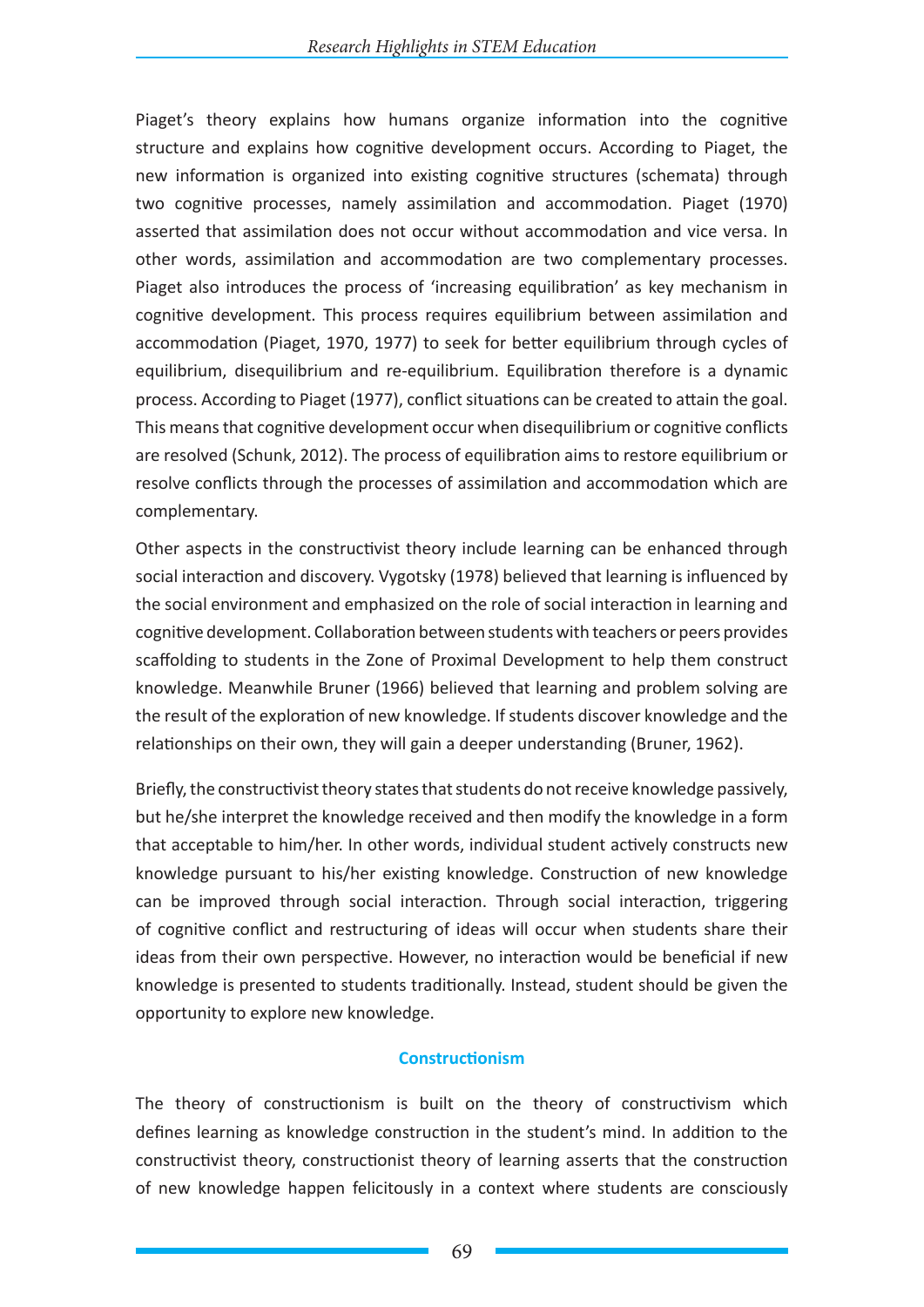involved in the production of external and sharable artefacts (Papert 1991). This theory emphasizes the role of design (making, building or programming) (Kafai & Resnick, 1996) and external objects (Egenfeldt-Nielsen, 2006) in facilitating the knowledge construction. In this process, the designers (or students) create artefacts which are significant to themselves based on their interests, learning styles and their experience, and shares their artefacts as well as the artefacts' designing process with others.

The constructionist theory of learning goes beyond the idea of learning-by-doing as indicated by Papert (1999a) that 'I have adapted the word constructionism to refer to everything that has to do with making things and especially to do with learning by making, an idea that includes but goes far beyond the idea of learning by doing'. Indeed, Papertian constructionism challenges the student applying the knowledge being explored to construct more complex ideas or larger theory. In this process, students' knowledge serves as 'instrument of personal power' (Papert 1980). Thus, traditional curriculum model that uses themes and projects as a way to help students learn a particular knowledge or skill (Figure 1) should be flipped (Figure 2) to allow students to use their knowledge and skills to complete a theme-based project. (Stager 2005).



**Figure 1**. Traditional Curriculum Model



**Figure 2**. Constructionist Curriculum Model

Source: Stager (2005)

Computers play a role in the constructionist learning theory. Computers can be used as a building material (Papert, 1999a) as well as a 'material to be messed about with' (Papert & Franz, 1988). Learning occurs when students are 'messing about' with the computer. The introduction of computers is also able to change the context of learning (Papert, 1991). Computers can serve as a convivial tool (Falbel, 1991). The willingness of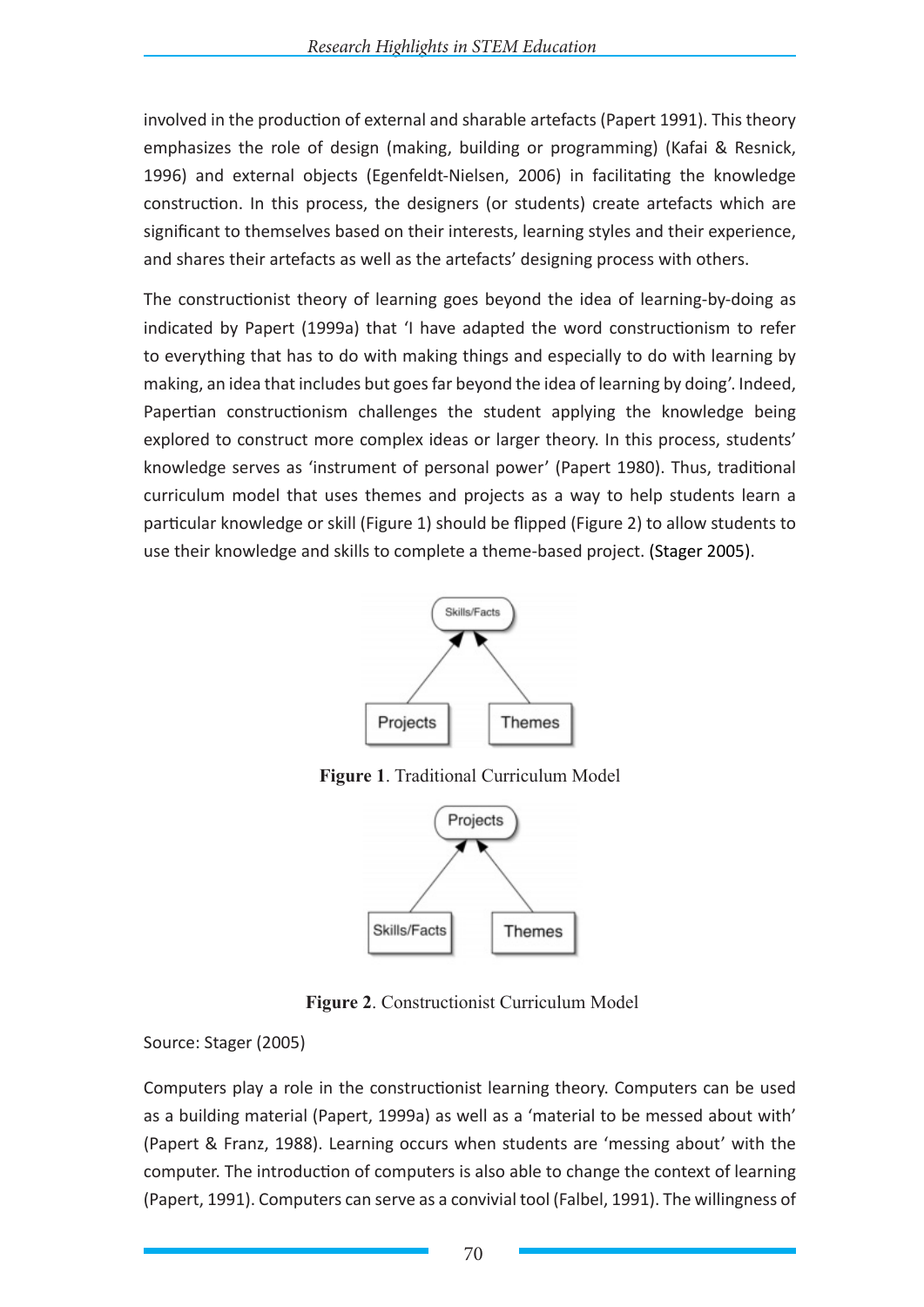students to learn will increase because they can use the computer in building artefacts (Papert, 1991). Papert (1980) has described that 'The computer is the Proteus of machines. Its essence is its universality, its power to simulate. Because it can take on a thousand forms and can serve a thousand functions, it can appeal to a thousand tastes'. However, he stressed that the main focus is not on the computer but on the minds of students (Papert, 1980). Additionally, constructionist theory also values the diversity of learners and social aspects of learning. According to Kafai dan Resnick (1996), this theory recognizes that learners can build relationship with knowledge through various ways, and community members can act as collaborators, coaches, audiences and coconstructors of knowledge in the constructionist learning environment.

In summary, constructionism proposed that learning can be enhanced if students are involved in collaborative artefact designing projects using digital tools as construction material. Furthermore, students should be encouraged to create prototypes or artefacts from their own ideas. Principles derived from the constructivist and constructionist learning theories are summarized in Figure 3.

- 1. Knowledge reconstruction: Student constructs new understanding pursuant to his/her existing knowledge.
- 2. Collaboration: Peer collaboration may trigger cognitive conflict and this may result in reconstruction of ideas.
- 3. Exploration: Understanding is lifted when students discover new knowledge themselves.
- 4. Problem solving: New understanding occurs when students discover their own solutions to a problem or a task.
- 5. Learning through designing: Learning can be enhanced if students are involved in artefact designing projects. Design projects are often interdisciplinary, bringing together knowledge from STEM subjects as well as other disciplines.
- 6. Construction: Students are challenged to apply what they have learned to construct more complex ideas or larger theory.
- 7. Technological literacy: Use technology efficiently and effectively to achieve specific goals. Students must be technologically literate to live, learn, and work successfully in today's Digital Age.

Figure 3. Principles of Constructivist and Constructionist Learning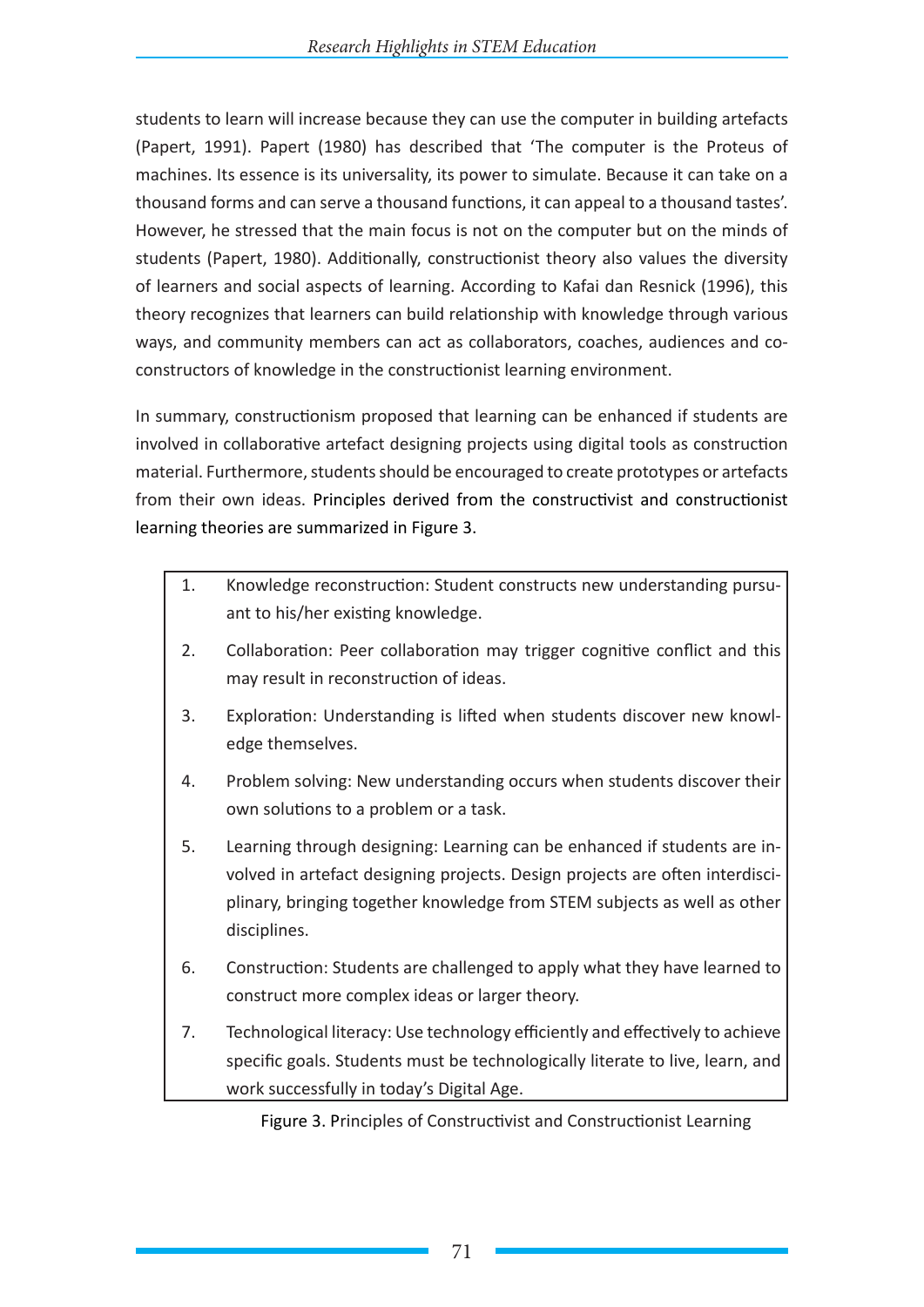### **PRINCIPLES OF STEM EDUCATION**

Based on constructivist and constructionist learning theories as well as literature analysis, we identified 11 guiding principles that should be incorporated in STEM education:

# 1. **STEM education should contribute towards cultivation of STEM-literate citizenry.**

STEM literacy is important both inside and outside STEM fields. Therefore, STEM education should aim to equip students with knowledge, skills and values that are relevant to the 21<sup>st</sup> century workplace and everyday life. These students will be qualified human capital in STEM-related careers. They will be able to make judicious decisions to invent new technologies to solve various problems in today's world. This is also important for those who never directly pursue STEM-related careers. They will be able to apply the skills that come from studying STEM subjects in solving many problems in their daily life which is dominated by science and technology.

# 2. **STEM education should emphasize development of students' 21st century skills.**

The CEO Forum on Education and Technology (2001) and Partnership for 21st Century Skills (2009) have proposed that students' achievement in the 21st century should be expanded further and emphasis should be given simultaneously on improving academic achievements and the 21st century skills. Kamisah and Neelavany (2010) have identified five important clusters of 21st century skills which need to be integrated in the Malaysian science curriculum, namely (1) digital age literacy, (2) inventive thinking, (3) effective communication, (4) high productivity, and (5) spiritual values.

# 3. **STEM education should emphasize multidisciplinary or integrated approach**

This may include exploring approaches to tackling global grand challenges of the  $21<sup>st</sup>$ century such as health, energy efficiency, natural resources, environmental quality and hazard mitigation (Bybee, 2010). STEM disciplines are interrelated (Balaban & Klein, 2006). However, STEM subjects are taught in silo traditionally. Besides, science and mathematics have been emphasized more than engineering and technology in primary and secondary levels. Infusing technology and engineering into science and mathematics learning can cultivate deeper understandings and better development of skills than learning the subjects in isolation (Bryan et al., 2016). Thus, emphasis should be given on providing students with high-quality interdisciplinary STEM learning experiences to solve real-world problems. These problem may include exploring approaches to tackling global grand challenges of our era, such as health, energy efficiency, natural resources, environmental quality and hazard mitigation (Bybee, 2010).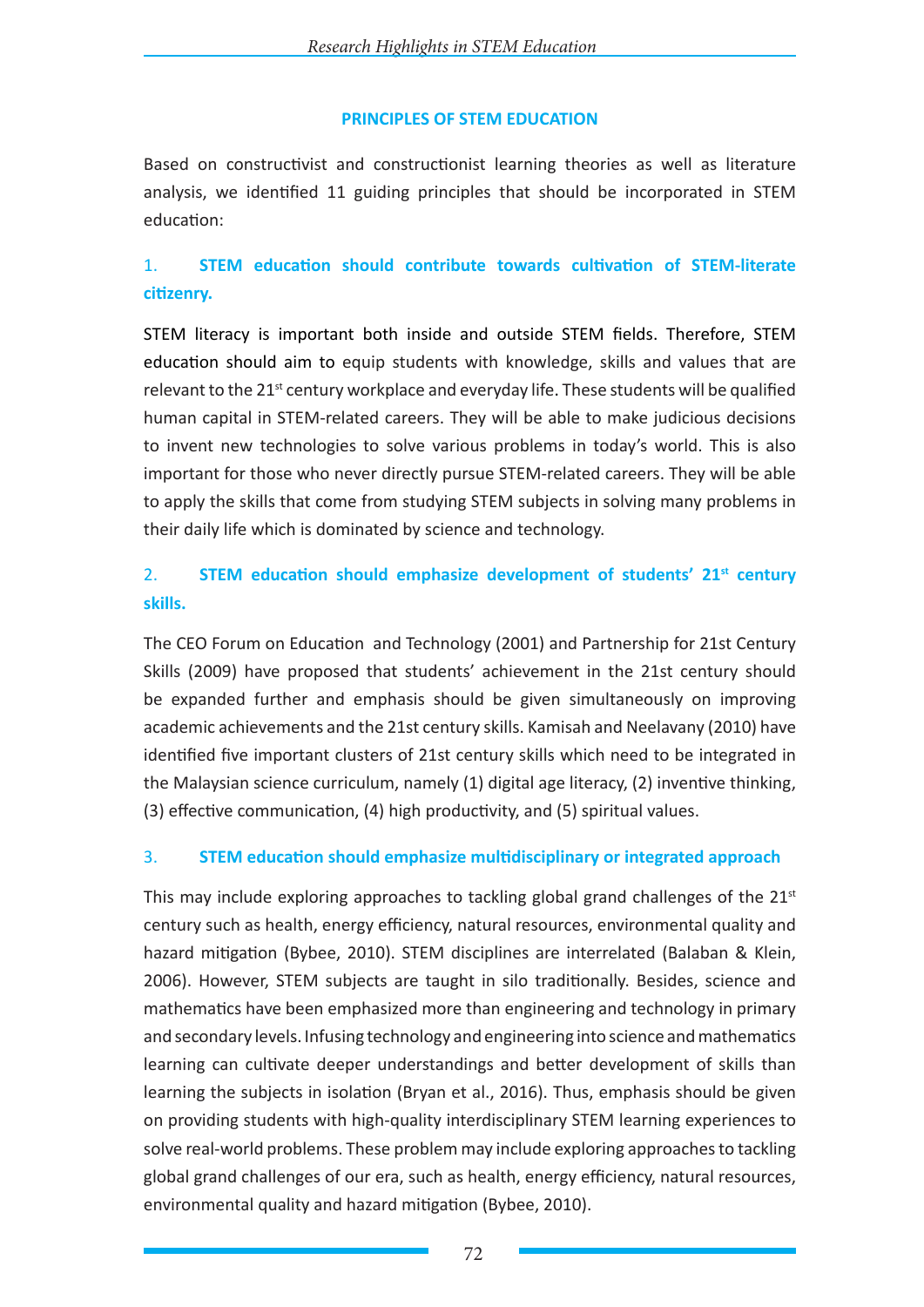Integrated STEM should mean application and integration of engineering practice with the content and practice of science and mathematics (as well as other disciplines) to design technologies that solve real-world problems through collaboration and communication. In this regard, the engineering practice serve as an integrator – bind together science and mathematics content and practices, as well as meaningfully bring in other disciplines, to produce technologies for a specific purpose (Bryan et al., 2016; Moore et al., 2014).

# 4. **STEM education involved designing shareable technologies, leveraging technologies, and developing technological literacy.**

The applications of scientific knowledge and practices to engineering have contributed to the technologies and the systems that support them that serve people today (National Research Council, 2012). ITEA (2000) defines technology as "the innovation, change, or modification of the natural environment in order to satisfy perceived human wants and needs".

Clearly, technology means innovation or products (a single device or a complex systems) that solve problems and extend human capabilities. Design projects are often interdisciplinary, bringing together knowledge from STEM subjects as well as other disciplines. Contemporary technologies such as ICT can be leveraged to communicate, collaborate, solve problems, accomplish tasks and as construction material. However, the focus of integrated STEM is not on the technology alone, but on the fostering innovation and invention as well as promoting technological literacy. Technological literacy is beyond knowledge and application of ICT.

# 5. **STEM education should emphasize collaboration and communication.**

Collaboration and communication are two important  $21^{st}$  century skills (Binkley et al., 2012; NCREL & Metiri Group, 2003; Partnership for 21st Century Skills, 2009). Students should be given opportunities to engage in collaborative problem solving or task. Taking part in collaborative task may deepen students' understanding as cognitive conflict may be triggered during activities and hence, new understanding may discover. Moreover, students should be encouraged to use real-world tools (e.g., digital cameras and digital video cameras) to communicate their ideas. Besides, they should be encouraged to communicate information or ideas effectively in multiple format (orally, graphically, textually, etc.). Limiting student expression to pencil and paper makes the demonstration of understanding difficult for many students. Contemporary tools can play a facilitative role in effective collaboration and communication.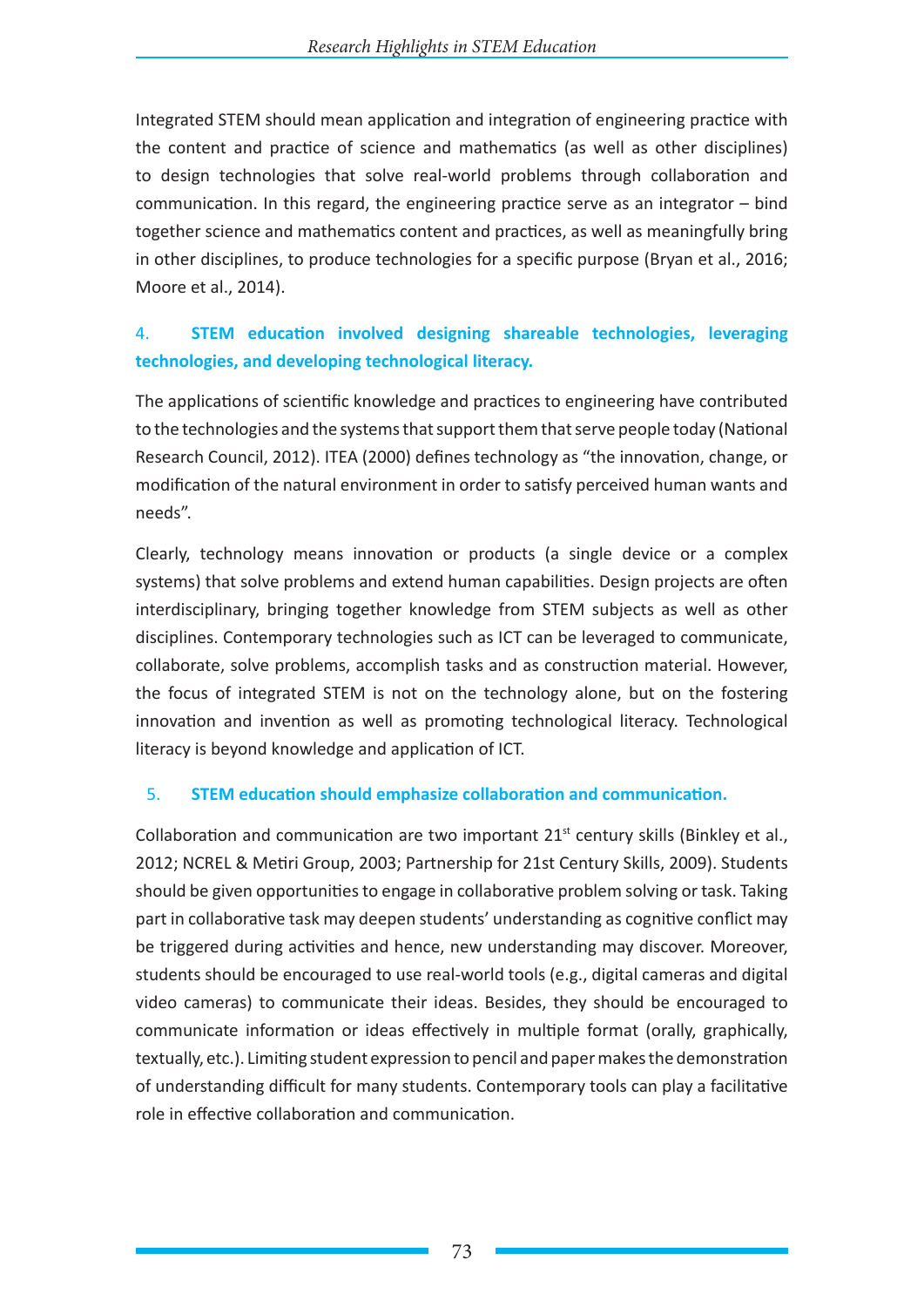# 6. **Integrated STEM education should engage students in argumentation through scientific argumentation and design justification**

Just like STEM professionals, students be engaged in learning through inquiry. The process of inquiry required students to engage in argumentation for a claim or decision. Argumentation invites diverse opinions from peers with justifications for their claims. In this process, students make claims based on evidences, listen to input from peers and defend their claims using well-reasoned justifications. Peer's input may guide them towards restructuring existing idea and hence towards deeper level of understanding.

In design activity, engineers collaborate to gather opinions for better solution. Argumentation is used to justify their design decision and explain design process (Baek, Koh, Cho, & Jeong, 2015). Justification of design choices is parallel to the argumentation in science education (Bryan et al., 2016). Bryan et al. (2016) also pointed out that design justification is one way to require the students to apply the science and mathematics to the engineering design. This learning experiences provide opportunities for student to deepen science and mathematics content knowledge as well as engineering thinking or 'habits of mind' (values, attitudes, and thinking skills associated with engineering). Engineering 'habit of mind' align with  $21<sup>st</sup>$  century skills such as systems thinking, creativity, optimism, collaboration, communication, and ethical considerations (Katehi, Pearson, & Feder, 2009).

# 7. **STEM education should incorporate practices of STEM professionals to develop students' understanding of the nature of science, technology, engineering and mathematics**.

Practices are behavior that STEM professionals engage in as they investigate, design and problem solve, as well as build models, theories and systems (Bryan et al., 2016). Practices involve the use of both discipline knowledge and skills specific to each practice (NGSS Lead States, 2013). The practices of STEM professionals includes scientific inquiry, mathematical thinking, and engineering design and engineering thinking. Repeated opportunities engaging in STEM professionals' practices contributes to better understanding of the nature of science, technology, engineering and mathematics. We believed that developing understanding of the nature of science, technology, engineering and mathematics is necessary for STEM literacy for the same reasons that understanding of nature of science and mathematics is a pre-requisite for increasing science literacy and mathematics literacy (Lederman, Lederman, & Antink, 2013; Ojose, 2011)the primary rallying point for science education reform is the perceived level of scientific literacy among a nation's populace. The essential nature of scientific literacy is that which influences students' decisions about personal and societal problems. Beyond this, however, educators work to influence students' ability to view science through a more holistic lens. Examining the philosophy, history, and sociology of science itself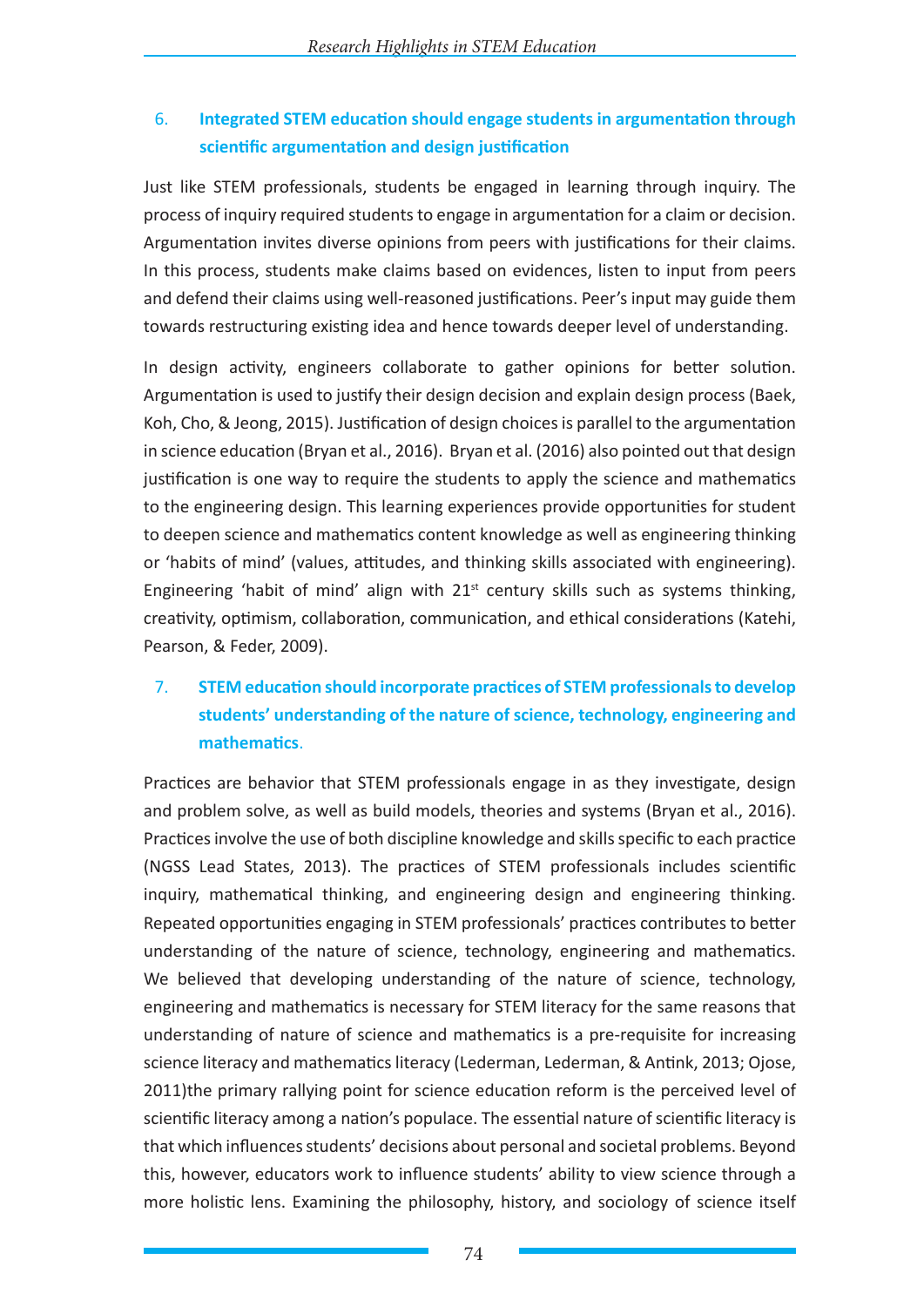has the potential to engender perceptions of science, in the broader context, that can impact the lens through which students view the world. The integration of explicit, reflective instruction about nature of science (NOS).

8. Finally, students are expected to build new solutions or construct more complex ideas or larger theory by leveraging of STEM knowledge and practices as well as  $21<sup>st</sup>$  century skills and resources. In other words, they become creative problem solvers, innovators and inventors.

### **IMPLEMENTATION**

Based on the constructivist and constructionist learning theories, the IDPCR phases (i.e. Inquiry, Discover, Produce, Communicate and Review) were designed and developed to assist students in carrying out both inquiry and design activities. The IDPCR phases are derived from the BSCS 5E Instructional Model (Bybee et al., 2006) and Creative Design Spiral (Rusk, Resnick, & Cooke, 2009). It is expected that the acronym IDPCR can help students remember the five important domains of  $21<sup>st</sup>$  century skills, i.e. Inventive thinking, Digital-age literacy, high Productivity, effective Communication and spiritual values (nilai keRohanian). The five domains of  $21<sup>st</sup>$  century skills have been identified by Kamisah and Neelavany (2010). It is important to point out that the IDPCR phases do not always follow in order. For instance, at any phase, students can communicate information or findings to people from many different backgrounds and specialties to gain input from them. They are also encouraged to communicate in groups and report back with their findings at any phase.

The authors also recognise that the IDPCR phases may be too wordy and abstract for young learners. For young learner, the phases may be reduced to four phases and replace the abstract words with Think, Make, Communicate and Improve (TMCI). The TMCI model is derived from the TMI (Think, Make, Improve) Model (Martinez & Stager, 2013). In our model, 'communicate' is added and made explicit as communication is a fundamental practice of science and engineering (NGSS Lead States, 2013). Communication is also recognised as one of the important  $21<sup>st</sup>$  century skills.

Table 1.The IDPCR and TMCI Phases, and Related Phases of the BSCS 5E Instructional Model, Creative Design Spiral, and the Science and Engineering Practices.

| <b>TMCI</b> | <b>IDPCR</b> | <b>BSCS 5E Instructional Model</b> | <b>Creative Design Spiral</b> |
|-------------|--------------|------------------------------------|-------------------------------|
| Think       | Inquiry      | Engage                             | Imagine                       |
|             | Discover     | Explore                            | Experiment                    |
| Make        | Produce      | Elaborate                          | Create                        |
| Communicate | Communicate  | Explain                            | Share                         |
| Improve     | Review       | Evaluate                           | Reflect                       |

In the following section, the authors present the outline of instructional activities based on the STEM guiding principles. The instructional activities were designed to engage students in practices of STEM professionals.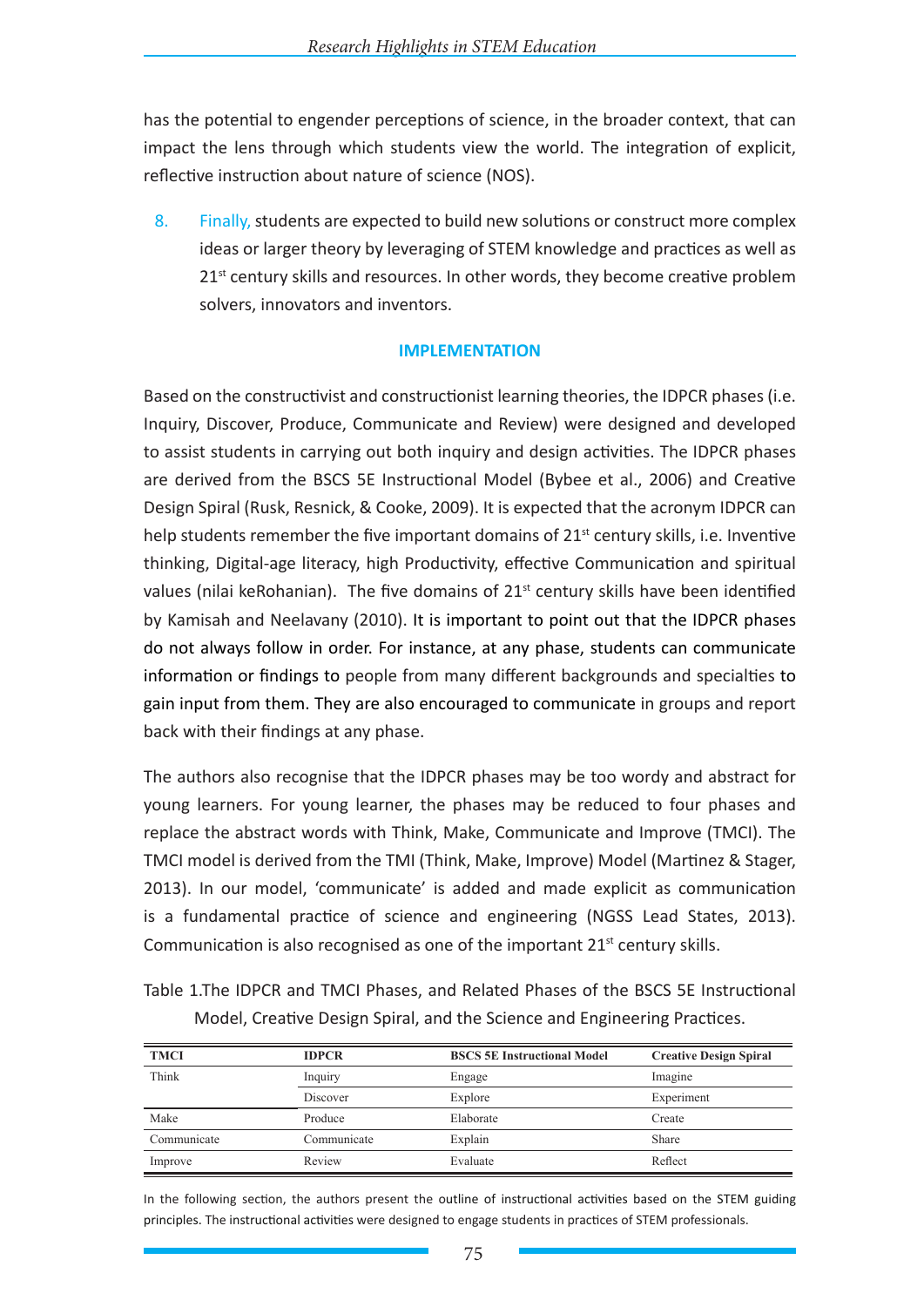| i                         |
|---------------------------|
|                           |
| بروبو<br>׃<br>֖֖֖֚֚֚֚֚֚֚֬ |
| ׇ֚<br>j                   |

| <b>IDPCR</b><br>Phase                                                          | Purpose                                                                                                                                                                                                                        |        | Inquiry Activity                                                                                                                                                                                                                                                                                                                                                                                                                                                                                                                                                                                                      | Design Activity                                                                                                                                                                                                                                                                                                                                                                                                                                                                                                                                                                                                                                                                     |
|--------------------------------------------------------------------------------|--------------------------------------------------------------------------------------------------------------------------------------------------------------------------------------------------------------------------------|--------|-----------------------------------------------------------------------------------------------------------------------------------------------------------------------------------------------------------------------------------------------------------------------------------------------------------------------------------------------------------------------------------------------------------------------------------------------------------------------------------------------------------------------------------------------------------------------------------------------------------------------|-------------------------------------------------------------------------------------------------------------------------------------------------------------------------------------------------------------------------------------------------------------------------------------------------------------------------------------------------------------------------------------------------------------------------------------------------------------------------------------------------------------------------------------------------------------------------------------------------------------------------------------------------------------------------------------|
| Predict, ask,<br>hypothesize,<br>brainstorm<br>problem,<br>Inquiry<br>identify | Clarify and exchange<br>current conceptions<br>prior knowledge<br>Access students'<br>Arouse students<br>misconceptions<br>Elicit students<br>interest<br>cri<br>⊣                                                             | v      | Students develop and/or use models to describe<br>Students do background research by obtaining<br>Students discuss in groups and compare their<br>Students ask questions about the phenomena<br>Students explain the phenomena at the sub-<br>and evaluating information from various<br>Teacher shows discrepant events<br>microscopic and symbolic levels.<br>and/or predict phenomena<br>ideas with their peers.<br>they observe.<br>sources.                                                                                                                                                                      | Students develop models to represent events or<br>Students do background research by obtaining<br>Students brainstorm ideas to develop as many<br>Students define the problem to be solved and<br>to elicit ideas that lead to the constraints and<br>Students convey possible solutions through<br>and evaluating information from various<br>visual or physical representations.<br>specifications for its solution.<br>solutions as possible.<br>possible solutions.<br>sources.<br>ΥŃ<br>οi<br>cri<br>4                                                                                                                                                                         |
| experiment,<br>Investigate,<br>Discover<br>explore                             | Expose to conflicting<br>understanding, and<br>demonstrate their<br>opportunities for<br>conceptions and<br>Modify current<br>develop new<br>conceptions<br>students to<br>conceptual<br>situations<br>Provide<br>skills<br>có | ∞<br>Ó | Students engage in discussions and information<br>seeking using ICT or talking to experts.<br>computers for observing, measuring, recording,<br>Students practise the skills needed in scientific<br>Students analyse and interpret data, and draw<br>Students use mathematics and computational<br>Students communicates in groups and report<br>Students formulate hypothesis and identify<br>Students plan and perform investigation in<br>Students use laboratory tools connected to<br>their findings.<br>and processing data<br>investigations.<br>conclusion<br>vanables.<br>back with<br>thinking.<br>groups. | Students use mathematics and computational<br>Students communicates in groups and report<br>information seeking using ICT or talking to<br>Students use laboratory tools connected to<br>Students test the prototype and redesign<br>Students selecting a promising solution.<br>Students practise the skills needed in<br>computers for observing, measuring,<br>Students engage in discussions and<br>Students analyse and interpret data<br>Students plan and create prototype.<br>recording, and processing data.<br>engineering design activities.<br>back with their findings.<br>prototype as necessary.<br>thinking.<br>experts.<br>o,<br>أوتار<br>4<br>Ġ<br>οó<br>o,<br>۱ń |

# Table 2. Outline of Instructional Activities **Table 2.** Outline of Instructional Activities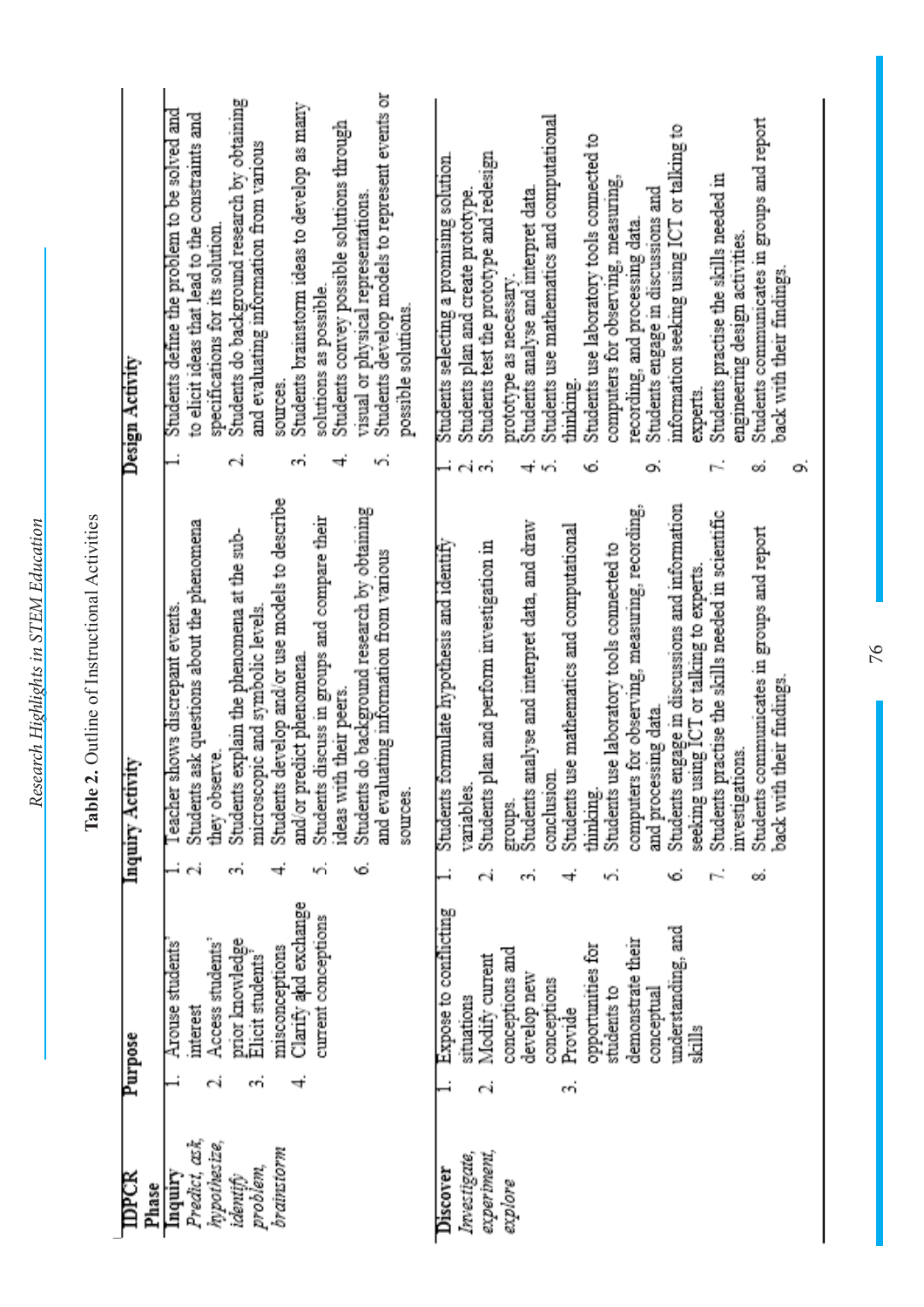| Produce         |    | Challenge and                      |    | Students generate explanation for the causes of                                    | ⊣  | Students create final prototype based on data                                              |
|-----------------|----|------------------------------------|----|------------------------------------------------------------------------------------|----|--------------------------------------------------------------------------------------------|
| Create,         |    | deepen students'                   |    | phenomena supported by evidences consistent                                        |    | from testing                                                                               |
| construct,      |    | conceptual                         |    | with STEM knowledge.                                                               | гġ | Teacher reminds students of the basic steps of                                             |
| invent, build,  |    | understanding and                  | СÍ | Students develop and/or use models to describe                                     |    | the engineering design process. This is a                                                  |
| design, tinker, |    | skills                             |    | phenomena                                                                          |    | cyclical process that requires innovators to test                                          |
| elaborate       |    | Provide additional                 |    | Students apply their new ideas by conducting                                       |    | and redesign creations as often as it takes so                                             |
|                 |    | time and experiences               |    | activities that are more complex and<br>additional                                 |    | that they end up with reliable finished                                                    |
|                 |    | that contribute to the             |    | involve HOTS.                                                                      |    | products.                                                                                  |
|                 |    | generation of new<br>understanding |    | Students apply new idea and develop                                                | m  | Students generate explanation for the design<br>solution supported by evidences consistent |
|                 |    |                                    |    | technologies to solve problems based on<br>IDPCR or TMCI phases                    |    | with STEM knowledge.                                                                       |
| Communicate     |    | Provide                            |    | Students communicate their ideas, process and                                      |    | Students communicate their design, process                                                 |
| Explain, share, |    | opportunities for                  |    | new findings through oral presentation.                                            |    | and solution through oral presentation                                                     |
| discuss with    |    | students to share                  | еś | Students summarize complex evidence,                                               | ٣i | Students summarize complex evidence,                                                       |
| peers, ask an   |    | their new                          |    | concepts, processes, or information presented in                                   |    | concepts, processes, or information presented                                              |
| expert, defend  |    | understanding and                  |    | paraphrasing them in simpler but still<br>a text by J                              |    | in a text by paraphrasing them in simpler but                                              |
|                 |    | skills                             |    | accurate terms                                                                     |    | still accurate terms.                                                                      |
|                 | гÝ | Provide                            |    | Students engage in argument from evidence.                                         | m  | Students engage in design justification or                                                 |
|                 |    | opportunities for                  |    | Students use real-world tools and multiple                                         |    | argument from evidence.                                                                    |
|                 |    | students to exchange               |    | formats to communicate information or ideas                                        |    | Students use real-world tools and multiple                                                 |
|                 |    | their new                          |    | Students also listen to input from peers and                                       |    | formats to communicate information or ideas.                                               |
|                 |    | understanding                      |    | defend their ideas. Peer's input may guide them                                    | ٣í | Students also listen to input from peers and                                               |
|                 |    |                                    |    | towards deeper level of understanding                                              |    | defend their ideas. Peer's input may guide                                                 |
|                 |    |                                    | Ò  | Students compare their ideas with the teacher's                                    |    | them towards deeper level of understanding                                                 |
|                 |    |                                    |    | explanations.                                                                      | Ġ. | Students compare their designs                                                             |
| Review          |    | Students assess their              |    | Students reflect upon the extent to which their                                    |    | Students describe the key strengths and                                                    |
| Check,          |    | understanding, skills              |    | understanding, abilities and competencies have                                     |    | wealmesses of their designs.                                                               |
| evaluate,       |    | and competencies                   |    | changed.                                                                           | ٣i | Students improve their prototype in groups                                                 |
| reflect,        | еÝ | Students think                     |    | Students reflect on the practices of science and                                   |    | that incorporates the best aspects of all the                                              |
| improve, repair |    | creatively for the                 |    | engineering                                                                        |    | designs, as well as improvements suggested                                                 |
|                 |    | improvement<br>purpose of          | có | Students improve their ideas or skills based on                                    | m  | Students reflect upon the extent to which their<br>through testing.                        |
|                 | có | Teachers evaluate                  |    |                                                                                    |    |                                                                                            |
|                 |    | student progress                   | ⇉  | Teacher conducts tests to determine the level of<br>reflection or input from peers |    | understanding, abilities and competencies<br>have changed                                  |
|                 |    |                                    |    |                                                                                    |    |                                                                                            |

Research Highlights in STEM Education *Research Highlights in STEM Education*

77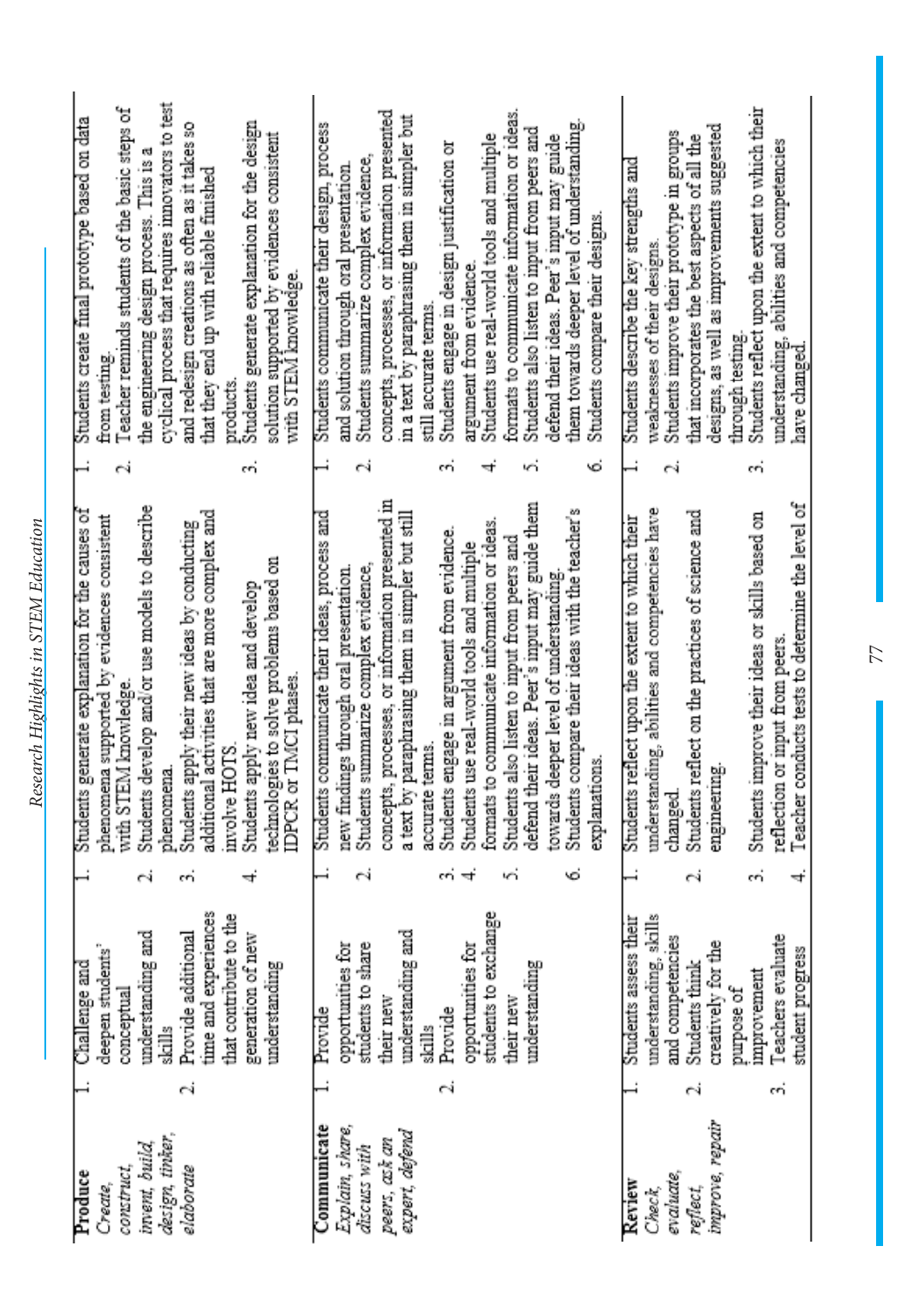- Bybee, R. W., Taylor, J. A., Gardner, A., Van Scotter, P., Powell, J., Westbrook, A., & Landes, N. (2006). *The BSCS 5E instructional model: Origins and effectiveness*. Colorado Springs, CO: Biological Sciences Curriculum Studies.
- CEO Forum on Education & Technology. (2001). T*he CEO Forum school technology and readiness report: Key building blocks for student achievement in the 21st century: Assessment, alignment, accountability, access, analysis*. Washington DC: CEO Forum on Education & Technology.
- Chew, C. M., Noraini Idris, Leong, K. E., & Mohd Fadzil Daud. (2013). Secondary school assessment practices in science, technology, engineering and mathematics (STEM) related subjects. *Journal of Mathematics Education*, 6(2), 58–69.
- Egenfeldt-Nielsen, S. (2006). Overview of research on the educational use of video games. *Digital Kompetanse*, *1*, 184–213.
- Falbel, A. (1991). The computer as a convivial tool. In I. Harel & S. Papert (Eds.), *Constructionism* (pp. 29–37). Norwood, NJ: Ablex Publishing Corporation.
- Kafai, Y. B., & Resnick, M. (1996). Introduction. In Y. Kafai & M. Resnick (Eds.), *Constructionism in practice: Designing, thinking, and learning in a digital world*  (pp. 1–8). Mahwah, NJ: Lawrence Erlbaum Associates, Inc.
- Kamisah Osman, & Neelavany Marimuthu. (2010). Setting new learning targets for the 21st century science education in Malaysia. *Procedia - Social and Behavioral Sciences, 2*, 3737–3741.
- Kamisah Osman, Shaiful Hasnan Abdul Hamid, & Arba'at Hassan. (2009). Standard setting: Inserting domain of the 21st century thinking skills into the existing science curriculum in Malaysia. *Procedia Social and Behavioral Sciences, 1*, 2573–2577.
- Katehi, L., Pearson, G., & Feder, M. (2009). *Engineering in K–12 education: Understanding the status and improving the prospects*. Washington, DC: the National Academies Press.
- Lederman, N. G., Lederman, J. S., & Antink, A. (2013). Nature of science and scientific inquiry as contexts for the learning of science and achievement of scientific literacy. *International Journal of Education in Mathematics Science and Technology, 1*(3), 138–147.
- Martinez, S. L., & Stager, G. (2013). *Invent to learn: Making, tinkering, and engineering in the classroom.* Torrance, CA: Constructing Modern Knowledge Press.
- Moore, T. J., Glancy, A. W., Tank, K. M., Kersten, J. A., Smith, K. A., & Stohlmann, M. S. (2014). A framework for quality K-12 engineering education: Research and development. *Journal of Pre-College Engineering Education Research, 4*(1), 1–13.
- MOSTI. (2012). Science & Technology Human Capital Roadmap (STHCR) Towards 2020. Kementerian Sains, Teknologi dan Inovasi. Retrieved from http://www.mosti.gov. my/index.php?option=com\_content&view=article&id=2393&lang=en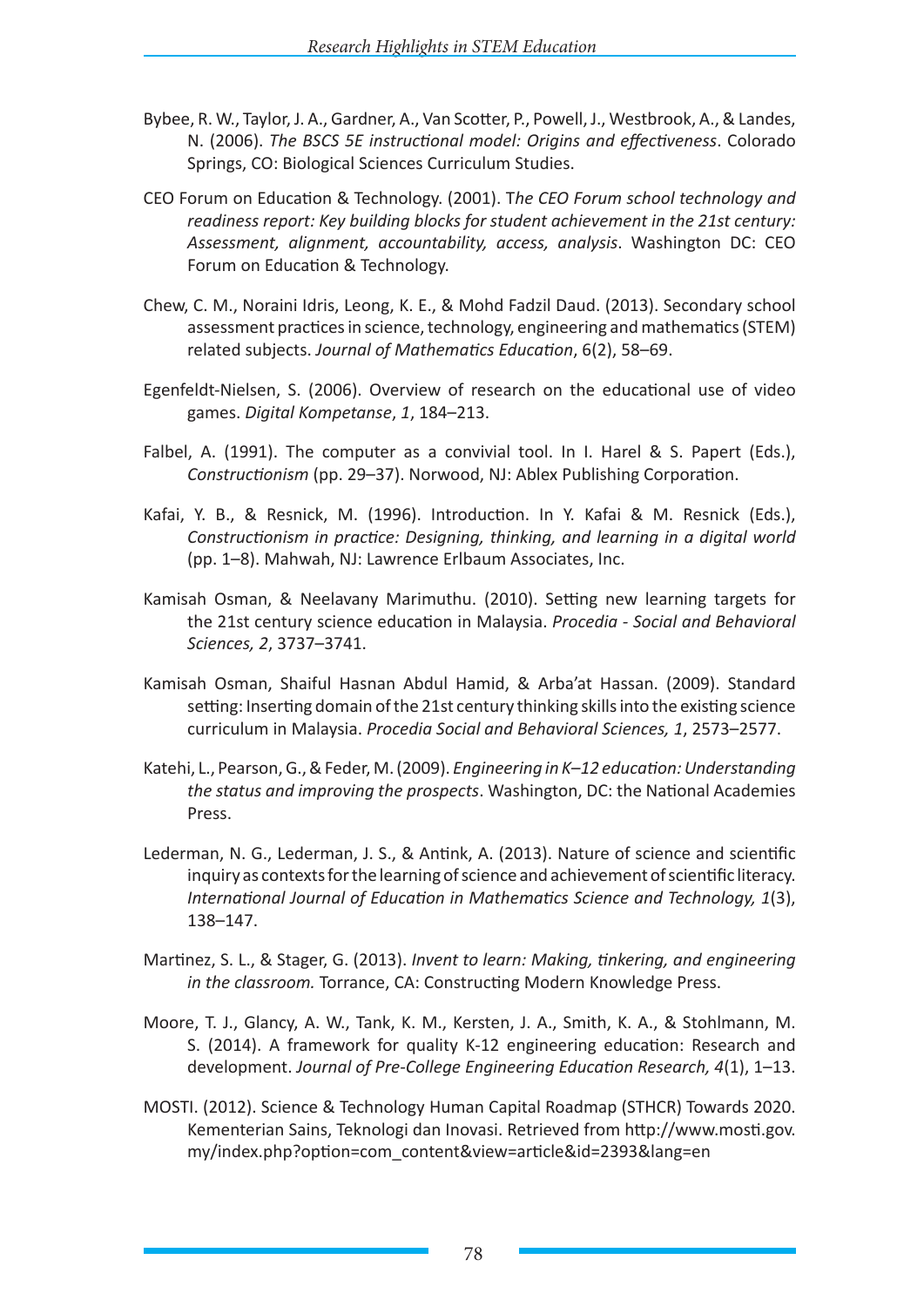- National Research Council. (2012). *A framework for K-12 science education: Practices, crosscutting concepts, and core ideas*. Washington, DC: The National Academies Press.
- NCREL, & Metiri Group. (2003). *enGauge 21st century skills: Literacy in the digital age.* Napierville, IL & Los Angeles, CA: NCREL & Metiri Group.
- NGSS Lead States. (2013). *Next Generation Science Standards: For States, By States.* Washington, DC: The National Academies Press.
- Ojose, B. (2011). Mathematics literacy: Are we able to put the mathematics we learn into everyday use? *Journal of Mathematics Education, 4*(1), 89–100.
- Orchard, J., & Winch, C. (2015). What training do teachers need? Why theory is necessary to good teaching. *Impact, 2015*(22), 1–43.
- Papert, S. (1980). *Mindstorm: Children, computers, and powerful ideas*. New York: Basic Books.
- Papert, S. (1991). Situating constructionism. In I. Harel & S. Papert (Eds.), *Constructionism* (pp. 1–28). Norwood, NJ: Ablex Publishing Corporation.
- Papert, S. (1996). A word for learning. In Y. Kafai & M. Resnick (Eds.), *Constructionism in practice: Designing, thinking, and learning in a digital world* (pp. 9–24). Mahwah, NJ: Lawrence Erlbaum Associates, Inc.
- Papert, S. (1999a). Eight big ideas behind the constructionist learning lab (Vol. 405). Retrieved from http://stager.org/articles/8bigideas.pdf
- Papert, S. (1999b). Introduction: What is Logo? Who needs it? In C. Fonseca, G. Kozberg, M. Tempel, S. Soprunov, E. Yakovleva, H. Reggini, … D. Cavallo (Eds.), *Logo philosophy and implementation* (pp. IV–XVI). Canada: Logo Computer System Inc.
- Papert, S., & Franz, G. (1988). Computer as material: Messing about with time. *Teachers College Record, 89*(3), 408–417.
- Partnership for 21st Century Skills. (2009). P21 framework definitions. Retrieved from http://www.p21.org/storage/documents/P21\_Framework\_Definitions.pdf
- Piaget, J. (1970). Piaget's theory. In P. H. Mussen (Ed.), *Carmichael's manual of child psychology* (3rd ed., pp. 703–732). New York: Wiley.
- Piaget, J. (1977). *The development of thought: Equilibration of cognitive structures.* New York, NY: Viking Press.
- Rian Vebrianto, & Kamisah Osman. (2014). BIOMIND: Strategic science learning approach towards preparing 21st century Indonesians. *Technics Technologies Education Management, 9*(2), 361–368.
- Rusk, N., Resnick, M., & Cooke, S. (2009). Origins and guiding principles of the Computer Clubhouse. In Y. B. Kafai, K. A. Peppler, & R. N. Chapman (Eds.), *The Computer Clubhouse: Constructionism and creativity in youth communities* (pp. 17–25). New York, NY: Teachers College.